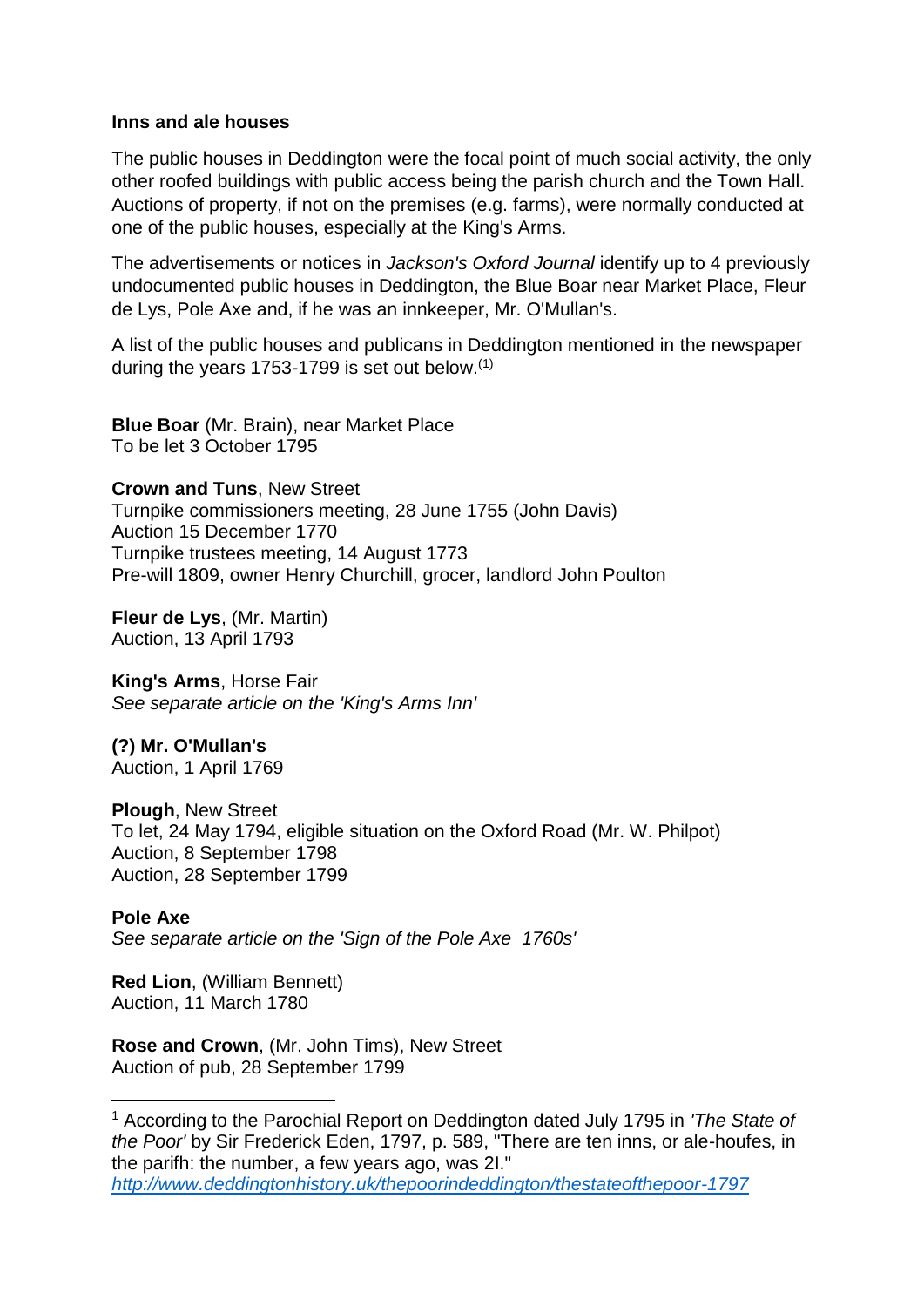## **Three Tuns**

Turnpike trustees meeting, 30 June 1770 Auction, 8 October 1774 (Mr. Sammons) To let, 1 March 1783. Enquire of Mr. Griffin, surgeon. Auction, 14 February 1795 Post chaises for hire, 1798 (Robert Rogers)

**Unicorn**, (Day French), Market Place Raffle for horse, 25 April 1767

## **24 May 1794**

**Advertisement to let the Plough public house (Mr. W. Philpot), Oxford Road, Deddington, 2 Cow Commons &c.**

*The* PLOUGH, *in Deddington, Oxfordfhire,*

A Roomy and well-accuftomed PUBLICK HOUSE, in an eligible Situation on the Oxford Road, to be Lett and Entered on immediately; together with a Clofe of Pafture Land, and an excellent Garden adjoining, with Commons in the Fields for two Cows and one Horfe. Any Perfon inclined to treat for the fame may come in with the great Advantages of taking to a good Stock of well brewed Beer in the Cellars for immediate Bufinefs. Alfo the Veffels, Coppers ready hung, and all Brewing Utenfils, together with the Houfehold Goods at a fair Appraifement.

For further Particulars apply to Mr. W. Philpot, at the faid  $H \cap H \cap F$ 

[https://www.britishnewspaperarchive.co.uk/viewer/bl/0000073/17](https://www.britishnewspaperarchive.co.uk/viewer/bl/0000073/17940524/006/0001) [940524/006/0001](https://www.britishnewspaperarchive.co.uk/viewer/bl/0000073/17940524/006/0001)

## **3 October 1795**

**Blue Boar public house (Mr. Brain), near the Market Place, Deddington, to be let.**

TO be LETT, and entered upon immediately,  $-$  A PUBLICK HOUSE, near the Market Place, in Deddington, in the County of Oxford, called or known by the Name of the BLUE BOAR, with a Cow Common thereto belonging. The Stock of Beer and Brewing